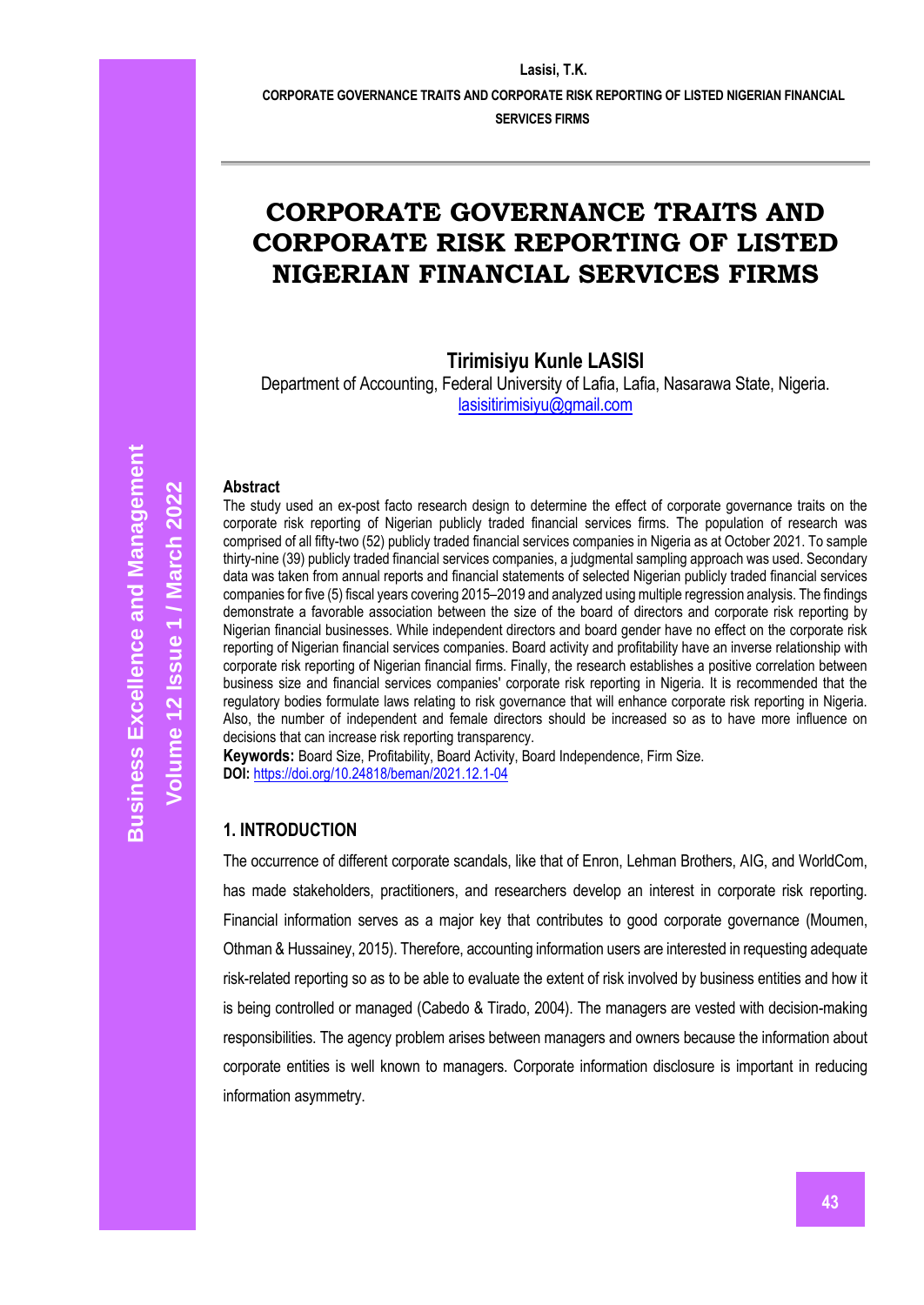Accounting authorities claim that owners used to have issues with firm management owing to a lack of knowledge and that risk information given in annual reports is underreported (Schrand & Elliot, 1998). This encourages accounting authorities throughout the globe to develop formal legislation and the new transparency and the company governance best practises that promote disclosure of business information risk. In their research, Linsley and Shrives (2000) claimed that corporate organisations are vulnerable to volatility and unpredictability. Despite management's best efforts to reduce organisational risk, investors are unaware of business risk and the information asymmetry issue between managers and owners (Linsley & Shrives, 2000).

Although research efforts have been made on the relationship between corporate governance features and firms' corporate risk reporting, the results are still contradictory and inconsistence. Most studies on risk reporting were found to have been carried out in developed countries, while the studies were rarely found in developing countries, particularly in Nigeria. It was found that most studies in Nigeria only concentrated on voluntary disclosure practises and their determinants instead of focusing on corporate risk reporting. Only known research on corporate risk reporting in Nigeria is that of Onoja and Agada (2015); Bako (2017); and Bello, Yusuf, and Nuhu (2019). The study of Onoja and Agada (2015) only reviewed literature on voluntary corporate risk reporting, while the study of Bako (2017) examined the influence of firms' attributes on corporate risk reporting of listed deposit money banks in Nigeria. Meanwhile, Bello, Yusuf, and Nuhu (2019) explored the effects of company features on risk management disclosures, but did not explore the effects of other aspects of corporate governance on corporate risk reporting. Furthermore, it was discovered that previous studies focused on publicly traded deposit money banks and insurance companies, but forgot to look at other companies in Nigerian publicly traded financial services industry. On this basis, this research aims to fill a gap in the current literature by looking at the influence of other essential areas of corporate governance on corporate risk reporting for all Nigerian listed financial services businesses. The purpose of this research is to see how board size, board independence, board activity and board diversity affect corporate risk reporting in Nigerian publicly listed financial services firms.

### **2. LITERATURE REVIEW**

#### **2.1 Conceptual Framework and Hypotheses Development**

Six hypotheses that were subjected to statistical testing were developed in this section.

#### **2.1.1 Board Size and Corporate Risk Reporting**

Earlier research on the association between board size and corporate risk reporting has produced inconsistent results. Cheng and Courtenay (2006), for example, discovered no correlation between the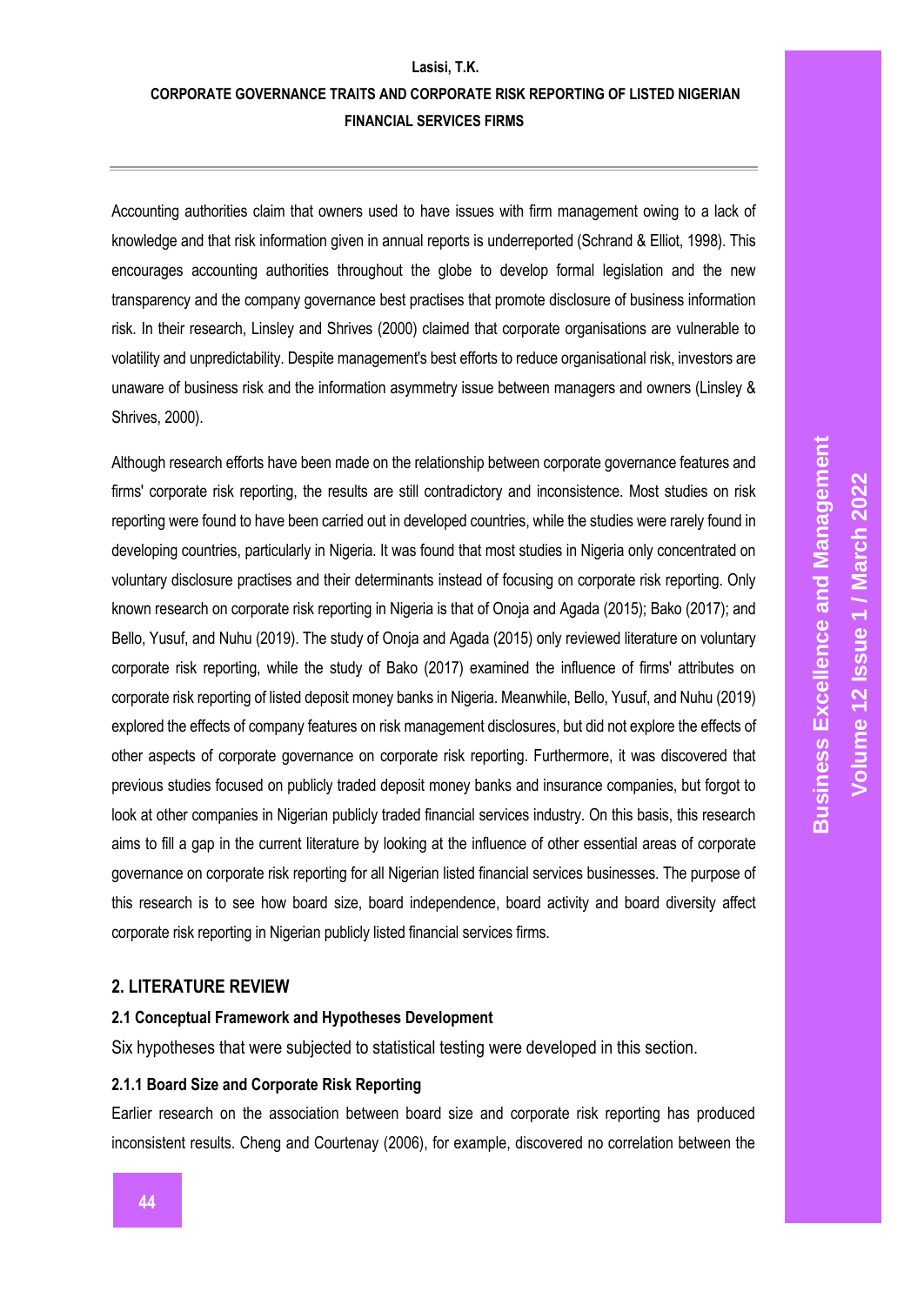#### **CORPORATE GOVERNANCE TRAITS AND CORPORATE RISK REPORTING OF LISTED NIGERIAN FINANCIAL SERVICES FIRMS**

size of a board of directors and corporate risk reporting. According to Cheng and Jaggi (2000), increasing the size of the board of directors may aid in the elimination of information asymmetry and promote more transparency. Healy and Palepu (2001) validated these findings, stating that the size of a board has an influence on its control and may result in an increase in corporate risk reporting. According to agency theory, more managerial oversight in conjunction with larger boards of directors may have a significant impact on corporate risk reporting (Elzahar & Hussainey, 2012). According to the agency hypothesis, large boards are ineffectual at increasing business disclosures, but small boards are beneficial (Jensen & Meckling, 1976). Due to the inconsistency of previous studies' conclusions, this study formulated the hypothesis below:

**H1**: Board size is positively related to corporate risk reporting.

#### **2.1.2 Board Independence and Corporate Risk Reporting**

The board of directors is seen as the protector of the company and is critical to corporate governance, particularly in terms of decision-making and operational monitoring (Cheng & Courtenay, 2006). Often, transparent companies include a sizable number of independent directors on their boards of directors. Organizations with a high proportion of independent directors often save money on agency fees as a result of increased information exchange. Ho and Wong (2001) assert that agency theory does not necessitate all organisations to have a responsible and transparent board of directors. Independent directors, according to Abraham and Cox (2007), operate as agents of corporate governance competence because they are more likely to avoid regulatory conflicts and decrease regulatory participation in business disclosure. I intend to fulfil this obligation. The association between independent directors and corporate risk reporting was found to be uneven. Lopes and Rodrigues (2007) were unable to demonstrate a relationship between independent directors and risk reporting by companies, while Abraham and Cox (2007) and Elshandidy and Neri (2015) did. As a result of these findings, the following hypothesis was formed:

**H2:** Board independence has a positive significance with corporate risk reporting.

#### **2.1.3 Board Activity and Corporate Risk Reporting**

According to agency theory, board meetings have a big influence on risk reporting at companies. The frequency with which a board meets is critical because it may help mitigate the information asymmetry between managers and directors while also enhancing management supervision. 2014 (Dominguez and Gamez). According to Banghj and Plenborg (2008), board meetings and firm risk reporting are inextricably intertwined. On the other side, a research undertaken by Garca Sánchez, Rodrguez Domnguez, and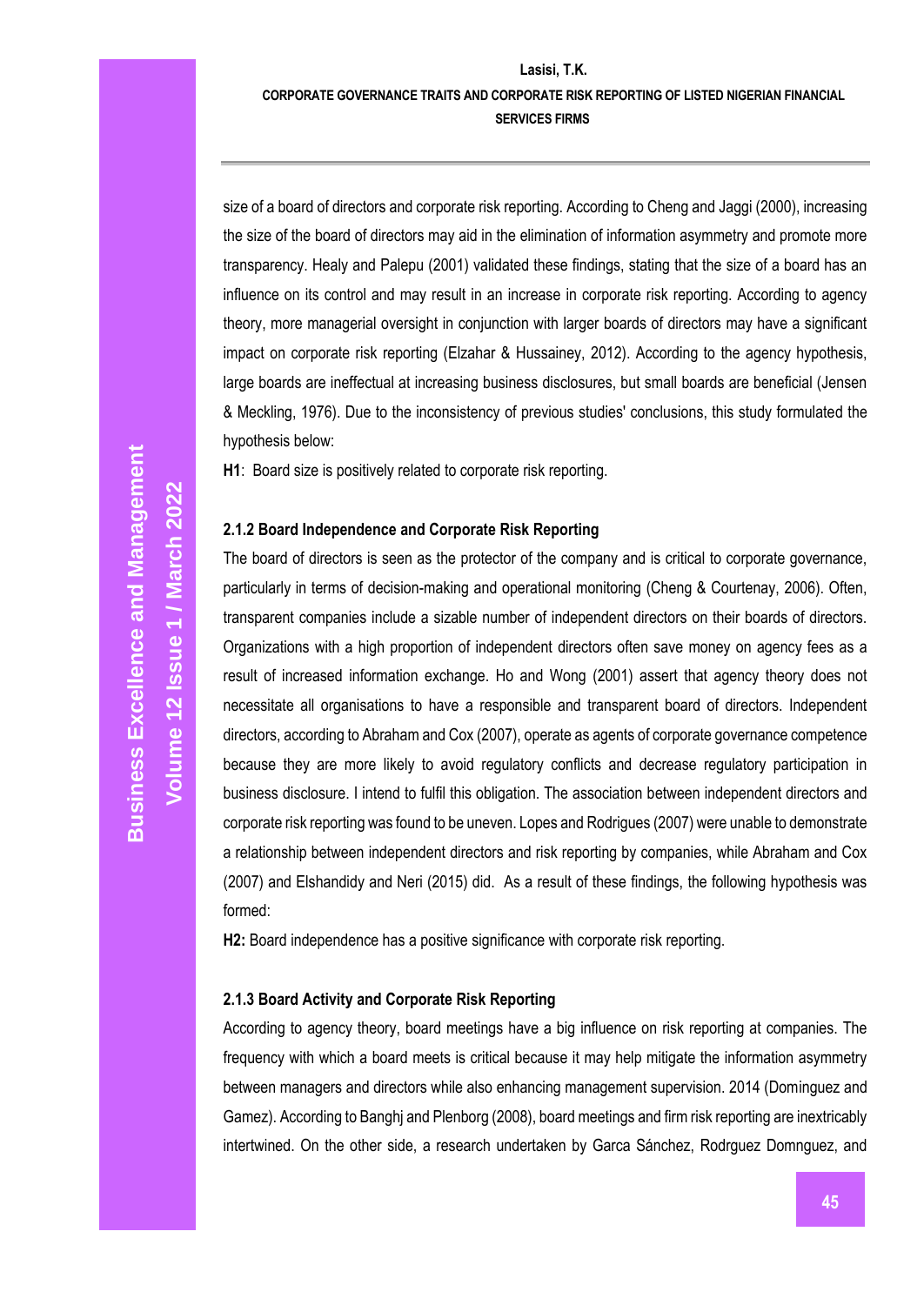## **Lasisi, T.K. CORPORATE GOVERNANCE TRAITS AND CORPORATE RISK REPORTING OF LISTED NIGERIAN FINANCIAL SERVICES FIRMS**

Gallego lvarez (2011) revealed a negative association between board participation and company risk disclosure. Board meetings are critical components of corporate governance because they have a substantial impact on business risk reporting. As a result, the study formulates the following hypothesis: **H3:** The significance relationship exists between board activity and corporate risk reporting.

#### **2.1.4 Board Diversity and Corporate Risk Reporting**

The appointment of women to corporate boards of directors has attracted public interest (Ellwood & Garcia-Lacalle, 2015). Women are expected to take an active role in the organization's management. According to agency theory, women's contributions are expected to add value to the board's performance due to their distinct perspectives on issues. According to agency theory, boards comprised of diverse genders can enhance board independence and managerial control (Jensen & Meckling, 1976; Cabedo & Tirado, 2004). According to Saggar and Singh (2017), there is a positive correlation between board diversity and risk reporting. Unlike Bianco et al. (2011), Allini et al. (2014) discovered a negative correlation between gender diversity and corporate risk reporting. The hypothesis is as follows:

**H4:** Board diversity has significant influence on corporate risk reporting.

#### **2.1.5 Control Variables**

.

#### **2.1.5.1 Firm Size and Corporate Risk Reporting**

Earlier research examined the relationship between firm size and corporate risk reporting. According to Abraham and Cox (2007), large organisations' operations are more diversified and intricate, resulting in increased risk, which results in increased corporate risk reporting as appropriate information becomes available. Additionally, larger organisations are believed to have lower information preparation, auditing, and release costs, which encourages them to generate a greater volume of risk-related data (Muzahhem, 2011). As a result, information asymmetry establishes a link between business risk reporting and size. Amran, Bin, and Hassan (2009) discovered a statistically significant positive correlation between firm size and corporate risk disclosure; Ntim, Sarah, and Thomas (2010) discovered a statistically significant positive correlation between firm size and corporate risk disclosure (2013). As a consequence, we suggest the following hypothesis:

**H5**: The size of a company has a significant impact on how it reports risk.

#### **2.1.5.2 Profitability and Corporate Risk Reporting**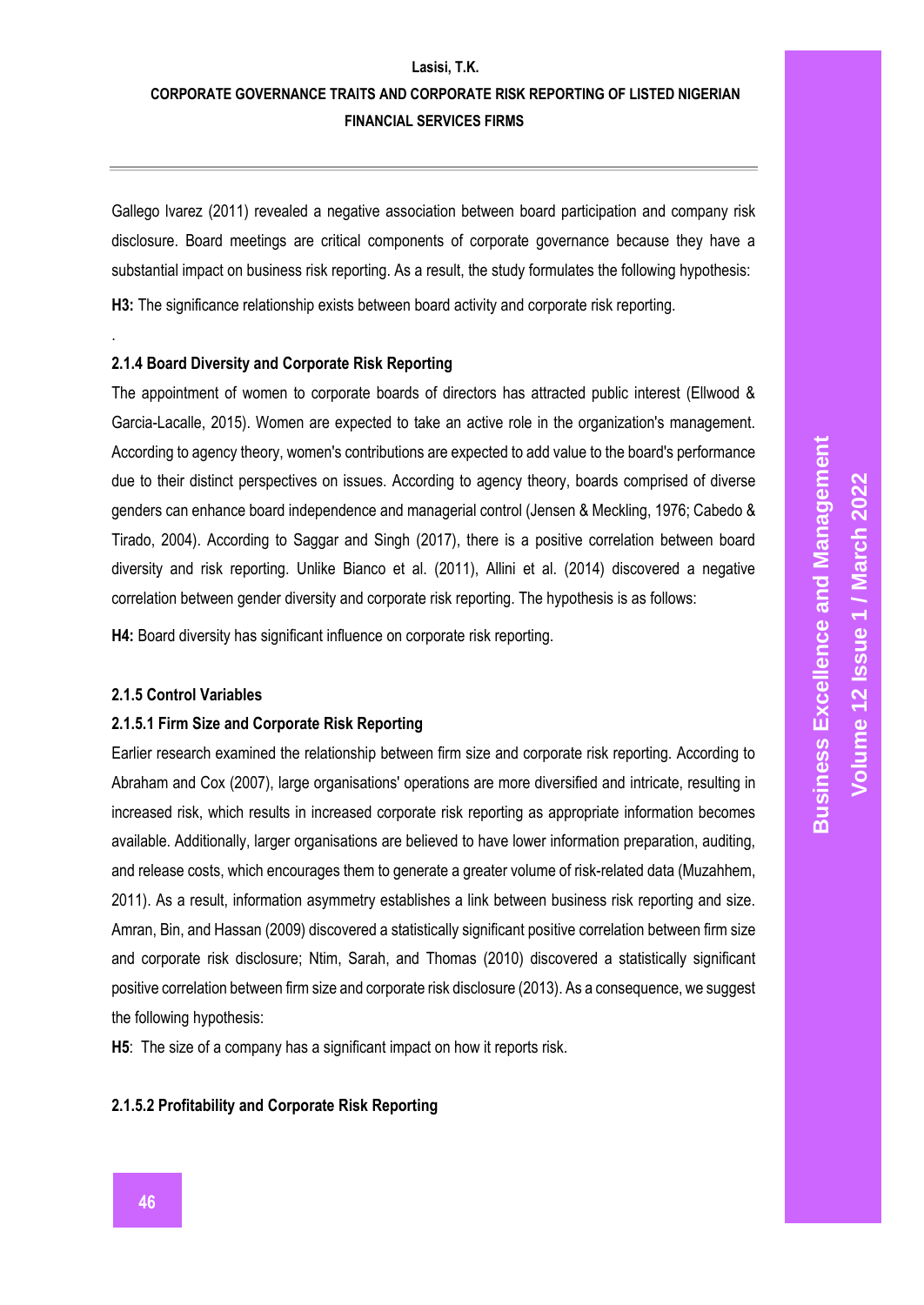# **CORPORATE GOVERNANCE TRAITS AND CORPORATE RISK REPORTING OF LISTED NIGERIAN FINANCIAL**

**SERVICES FIRMS**

Managers of highly successful organisations, according to signalling theory, are ready to disclose adequate information to attract investors. Directors of highly successful organisations are ready to share more precise risk information with the market to demonstrate their expertise in risk management (Shrives & Linsley, 2003). 2003 (Shrives & Linsley). Alzead et al. (2013) and Deumes and Knechel (2008) shown a favourable association between risk disclosure and profitability in businesses. On the other hand, Alzead and Hussainey (2017) and Miihkinen (2012) revealed a negative connection. On the other hand, Al-Shammari (2014) and Konishi and Mohobbot (2007) found no statistically significant correlation between corporate risk reporting and profitability. As a consequence of these observations, the following hypothesis is developed:

**H6:** Profitability has significant influence on corporate risk reporting.

#### **2.2 EMPIRICAL STUDIES**

The study of Saggar and Singh (2017) investigating the influence of governance on risk disclosure by listed companies in India. This survey analyzed 100 listed companies in India that do not belong to the banking sector. Researchers use automated text analysis to determine the level of risk reported by selected organizations and use some linear regression to characterize the company's board, concentration of ownership, and risk. We analyzed the relationship between the reports. The study found that while the size and gender diversity of the board of directors had a positive impact on the company's risk reporting, the concentration of ownership of the largest shareholder had a negligible impact on the company risk reporting. Negative impacts of identity report corporate risk.

In 2017, Seta and Setyaningrum carried out an assessment of the impact of corporate governance on the disclosure of risks by listed companies in Indonesia. In 2015, the study rated 365 listed companies on the Indonesian stock market. A multiple regression technique was used to examine the data and evaluate the hypotheses. In addition, the analysis showed a relationship between the company's risk reporting and ownership concentration. The investigation also found that government ownership, size of board of directors and risk management committees had a significant and positive impact on corporate risk reporting. Additionally, the study results indicate that foreign ownership, independent directors and commissioners, and gender diversity have little effect on corporate risk reporting.

Kurniawanto et al., (2017) evaluated the influence of corporate governance on non-financial firms in Indonesia that openly disclose business risks. Between 2011 and 2015, an intentional selection of 200 annual reports from non-financial listed firms on the Indonesian Stock Exchange was conducted. According to the research, the size of a company's board of directors has no influence on the manner in which risks are communicated. Meanwhile, the study's results suggest that both the number of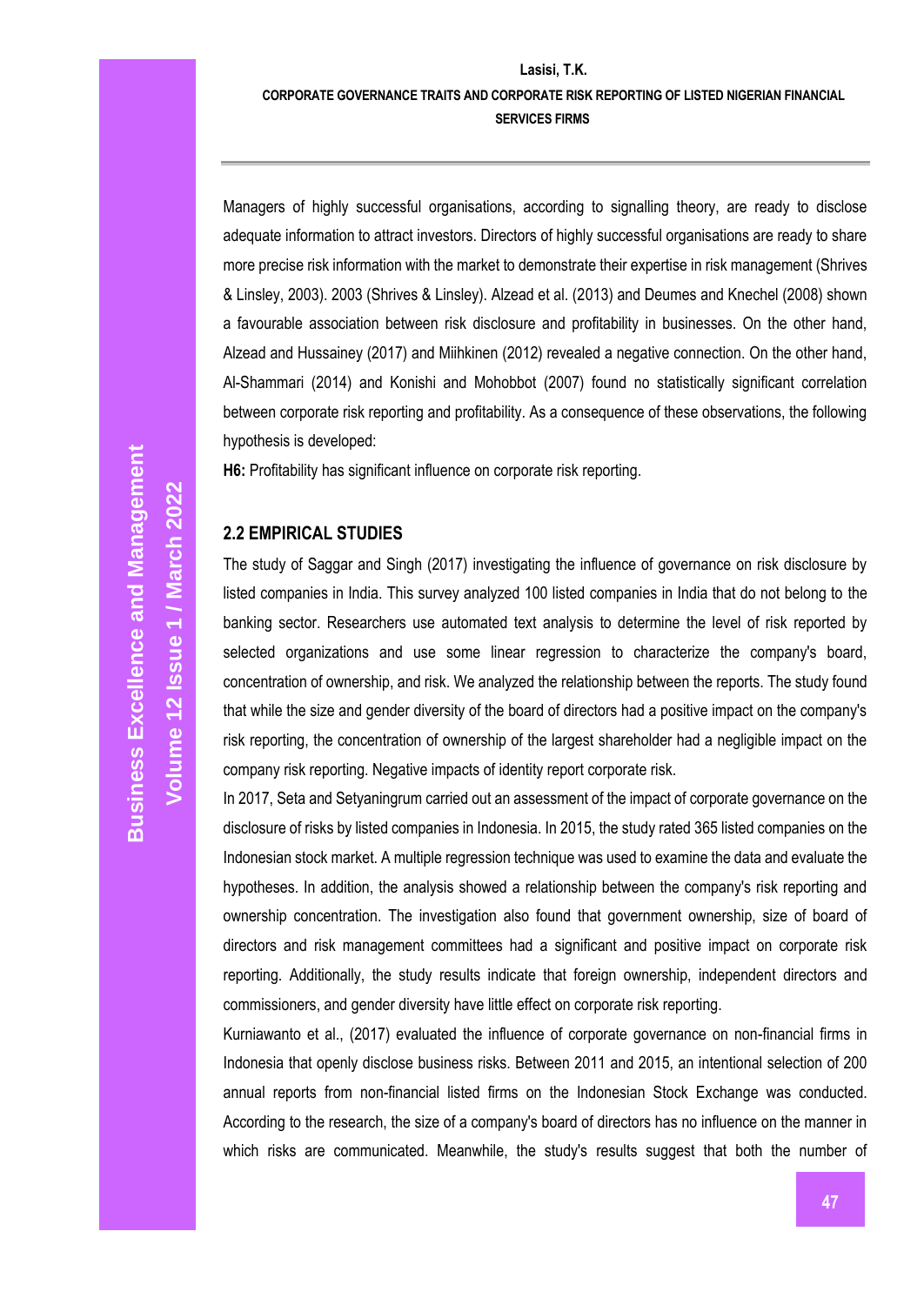independent board members and the organization's size have a substantial and favourable influence on corporate risk reporting.

Wachira (2019) examined the impact of corporate governance characteristics on risk disclosure by publicly traded companies in Kenya. In all, 48 publicly traded non-financial enterprises in Kenya were analysed. The researchers analysed the content of annual reports from 2010 to 2016 to determine the extent to which the firms they researched disclosed risk. Panel data analysis was used to determine the correlations between the study's variables. According to the results, the number of non-executive directors, ownership dispersion, international ownership, and female board presence all had a substantial and beneficial influence on the amount of corporate risk revealed by the organisations analysed. The degree to which non-financial listed firms report corporate risk in Kenya is influenced by their size and profitability, the research found.

In the United Kingdom, Bufarwa et al., (2020) examined the influence of corporate governance frameworks on financial risk disclosure. From 2011 to 2015, the research examined panel data from fifty (50) non-financial firms listed on the London Stock Exchange. We evaluated the association between corporate governance characteristics and financial risk reporting for a sample of corporations using multivariate regression techniques. The researchers used two-stage least squares and fixed effect estimators to assess the data's robustness. According to the study's findings, block ownership and gender diversity on boards of directors have a significant favourable effect on how firms disclose financial risk. The study's findings, on the other hand, suggested that board size had no influence on how firms evaluated financial risk.

Alshira et al., (2020) investigated the effect of family ownership on the link between director characteristics and corporate risk reporting norms in publicly traded non-financial enterprises in Jordan. From 2014 to 2017, 376 annual reports of Jordan's publicly traded non-financial enterprises were sampled. To test the hypotheses, the random effect model was used. According to the data, board competency and the amount to which company risk is reported have a substantial positive association. Additionally, data showed that CEO dualism had a deleterious effect on risk reporting by businesses. Additionally, the research discovered that the board of directors' size and meeting frequency had no influence on the level of risk disclosed by the firm. Finally, the research revealed that family ownership had an influence on how corporate risk reporting and the board of directors interacted.

Nkuutu et al. (2021) investigated the influence of board governance quality on the degree to which publicly traded financial businesses in Uganda adhere to corporate risk reporting requirements. The study was conducted in a cross-sectional fashion. The study analysed survey data as well as audited annual reports and financial statements from 83 publicly traded financial institutions in Uganda. Partial least square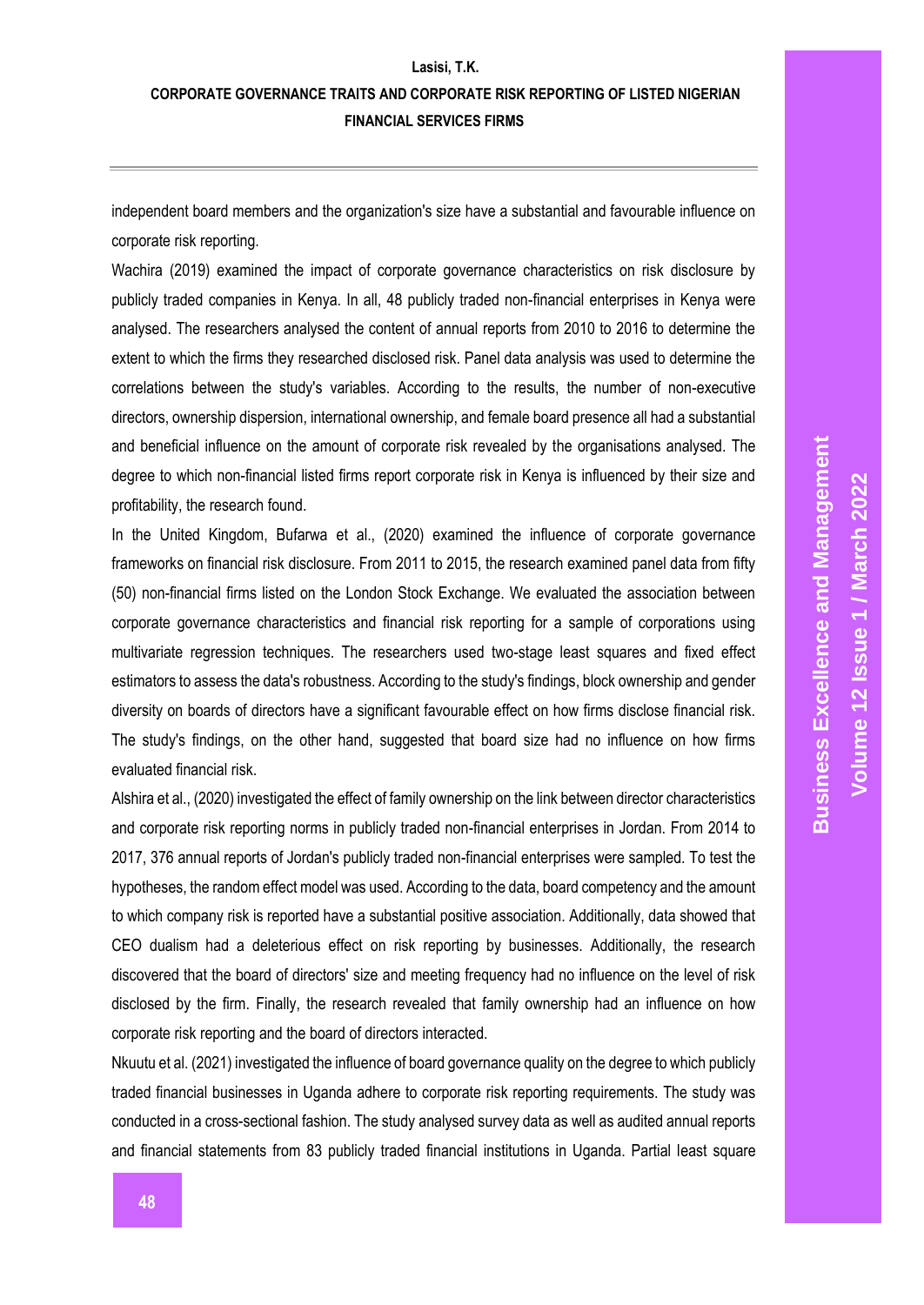#### **CORPORATE GOVERNANCE TRAITS AND CORPORATE RISK REPORTING OF LISTED NIGERIAN FINANCIAL SERVICES FIRMS**

structural equation modelling was used to analyse the data. According to the study's findings, board participation, independence, communication, and knowledge all had a significant impact on corporate risk reporting compliance. Additionally, the study discovered that the type of ownership, the size of the company, and the composition of the board of directors of Ugandan publicly traded financial institutions all correlate positively with corporate risk reporting compliance. On the other hand, corporate risk reporting compliance was found to have no significant relationship with industry type, branch count, or firm age.

#### **3. METHODOLOGY**

As a result of the phenomena that have already occurred in the study, ex-post facto research is used in this study. This study's population is comprised of the fifty-two (52) financial companies listed on the Nigerian stock exchange as of May 2021.The investigation focused on financial companies due to their prominence and contribution to Nigeria's economy. The sample size was determined using a judgmental sampling approach based on filter criteria. The filter criteria are as follows: (i) the company must have been listed for at least a year prior to 2015. (ii) As needed by the study, the firm must have consistent audited annual reports and accounts from December 2015 to December 2019 (5 years). According to the aforementioned criteria, thirty-nine (39) publicly traded financial firms in Nigeria as of May 10, 2021 have a complete annual report and account for the research period and so fulfil all of the requirements. As a result, the sample for this study is made up of thirty-nine (39) Nigerian publicly traded financial companies. Secondary data for measuring corporate risk reporting and corporate governance traits was extracted from the non-financial section of the annual report and accounts, while data for measuring control variables was extracted from the financial section of sampled listed financial firms in Nigeria for five (5) years, from 2015 to 2019. The obtained data was analysed using multiple regression analysis. According to Gujarati and Porter, a multicollinearity test was performed to ensure the results were reliable and to defend against spuriousness (2009).

#### **3.1. Variables and their measurement**

The characteristics of corporate governance have an effect on risk reporting (board size, board independence, board activity, and board diversity). Additionally, the research included control factors such as business size and profitability.

#### **3.1.1 Dependent Variable**

Corporate risk reporting serves as dependent variable. In accordance with the study of Ntim et. al. (2013), content analysis was used to calculate corporate risk reporting index. The CRR index, which is derived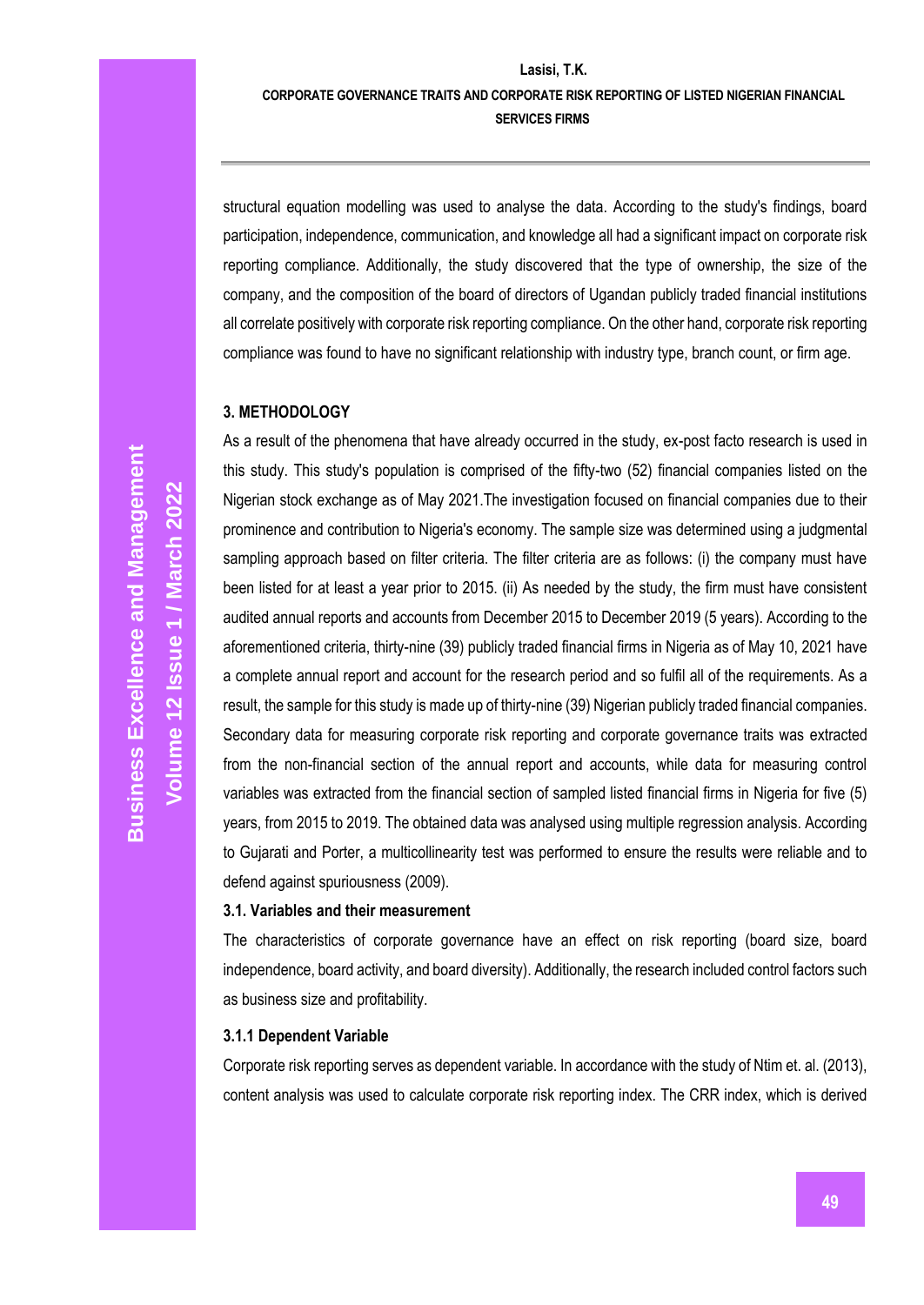### **CORPORATE GOVERNANCE TRAITS AND CORPORATE RISK REPORTING OF LISTED NIGERIAN FINANCIAL SERVICES FIRMS**

using a 32-item checklist is used to measure corporate risk reporting (Linsley & Shrives, 2000), (see Appendix). Following that, the formula:

CRR index = Numbers of disclosed CRR Total CRR items expected to be disclosed

#### **3.1.2 Independent Variables**

The study's independent variables are board size, board independence, board activity, and board diversity.

**Board Size**: According to Saggar and Singh (2017), the total number of directors on the board is used to determine board size.

**Board Independence**: According to Wachira, 2019, independent directors as a percentage of the board of directors.

**Board Activity**: According to Saggar & Singh, 2017, the total number of meetings conducted by the board of directors throughout the calendar year.

**Board Diversity**: According to Salem et al., 2019, the proportion of women on the board of directors is used to calculate it.

### **Control Variables:**

The study's control variables are the firm's size and profitability, which are measured as follows:

**Firm Size**: According to Wachira (2019), the natural logarithm of turnover is used to determine company size.

**Profitability**: The return on assets is used to calculate it (Saggar & Singh, 2017).

| Variable                          | <b>Measurement</b>                                                                     | <b>Authority</b>                                 | <b>Priori/Expectation</b> |
|-----------------------------------|----------------------------------------------------------------------------------------|--------------------------------------------------|---------------------------|
| Corporate risk<br>reporting (CRR) | Proportion of items disclosed<br>by a firm to total expected<br>items to be disclosed. | Wachira (2019)                                   |                           |
| Board Size (BDSZE)                | The board size is determined<br>by the number of directors.                            | Saggar and Singh<br>(2017)                       | +ve                       |
| Board Independence<br>(BDIDP)     | Ratio of number of<br>independent directors in the<br>board.                           | (2019);<br>Wachira<br>Saggar and Singh<br>(2017) | $+ve$                     |
| <b>Board Activity</b><br>(BDATV)  | The total number of board<br>meetings conducted<br>throughout the calendar<br>year.    | Saggar and Singh<br>(2017)                       | $+ve$                     |

**TABLE 1. SUMMARY OF VARIABLES MEASUREMENT**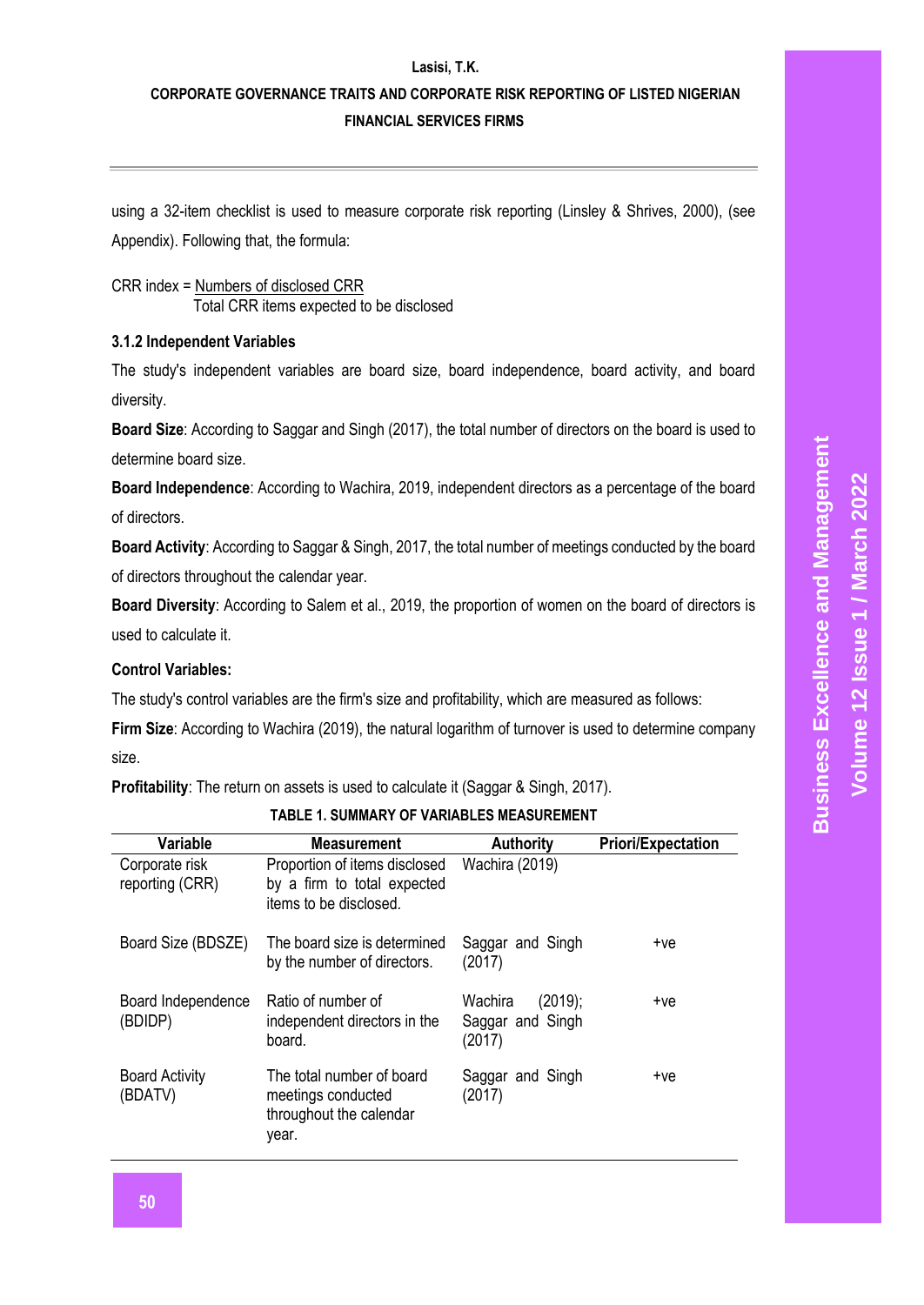# **CORPORATE GOVERNANCE TRAITS AND CORPORATE RISK REPORTING OF LISTED NIGERIAN FINANCIAL**

**SERVICES FIRMS**

| <b>Board Diversity</b><br>(BDDVST) | The ratio of female members<br>on board.      | Salem, Ayadi and<br>Hussainey (2019) | $+ve$     |
|------------------------------------|-----------------------------------------------|--------------------------------------|-----------|
| Firm Size (FRMSZ)                  | Measured by natural<br>logarithm of turnover. | Wachira (2019)                       | $+ve$     |
| Profitability (PRFTB)              | Measured by return on<br>assets.              | Saggar and Singh<br>(2017)           | $+ve/-ve$ |

Source: Author's Compilation, 2021.

#### **3.2 Model Specification**

The study modified the multiple regression model which is adopted from Wachira (2019). The adopted model is formulated as below:

CRRit = β0 + β1BDSZEit +β2BDIDPit + β3BDATVit + β4BDDVSTit + β5FRMSZit + β6PRFTBit + εi Where:

CRRit = Corporate risk reporting index for the company in i year t

β0 = Coefficient of the constant variable

BDSZEit = Board size for the company in i year t

BDIDPit = Board independence for the company in i year t

BDATVit = Board activity for a company in i year t

BDDVSTit = Board diversity for a company in i year t

FRMSZit = Firm size for a company in i year t

PRFTBit = Profitability for a company in i year t

β1, β2, β3, β4, β5, β6 = Regression coefficients of independent variables

εi= error term.

### **4. RESULTS**

### **4.1 Descriptive Statistics**

Table 2 summarises the dependent, explanatory, and control variables' minimum, maximum mean, and standard deviation values.

| <b>Variables</b> | Mean      | Std. Dev. | Maximum | Minimum | No. Obs. |
|------------------|-----------|-----------|---------|---------|----------|
| <b>CRR</b>       | 0.8028846 | 0.0774467 | 0.9375  | 0.65625 | 195      |
| <b>BDSZE</b>     | 10.25641  | 3.073984  | 19      |         | 195      |
| <b>BDIDP</b>     | 0.1533965 | 0.0597623 | 0.375   |         | 195      |
| <b>BDATV</b>     | 5.6       | 1.520987  | 11      | 4       | 195      |

#### **TABLE 2. SUMMARY OF DESCRIPTIVE STATISTICS**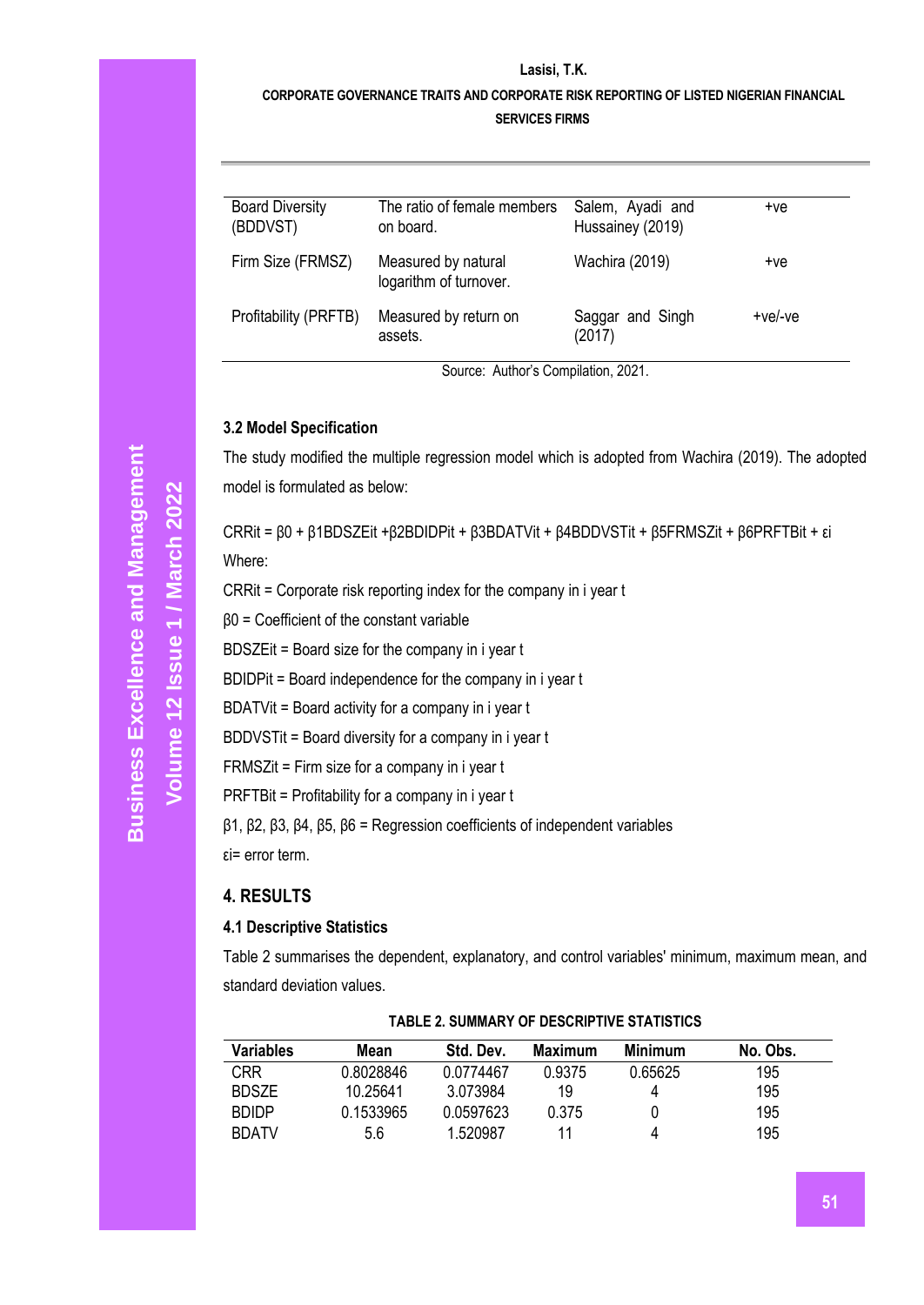# **CORPORATE GOVERNANCE TRAITS AND CORPORATE RISK REPORTING OF LISTED NIGERIAN FINANCIAL SERVICES FIRMS**

**Lasisi, T.K.**

| <b>BDDVST</b> | 0.1960056 | 0.1227872                                        | ០ 6       |            | 195 |
|---------------|-----------|--------------------------------------------------|-----------|------------|-----|
| <b>FRMSZ</b>  | 7.142051  | 0.9165846                                        | 9.923553  | 5 724785   | 195 |
| <b>PRFTB</b>  | 0 0286941 | 0.0600456                                        | 0.2584365 | -0 2271495 | 195 |
|               |           | Course Output generated from CTATA 12 Cofference |           |            |     |

Source: Output generated from STATA 13 Software.

The lowest and highest values for reporting business risk, according to Table 2, are 0.65625 and 0.9375, respectively, with an average of 0.8028846 and a standard deviation of 0.0774467. The lowest and maximum number of boards is 4, and the average is 10.25641, with a standard deviation of 3.073984. Additionally, the average and standard deviations of board independence are 0.1533965 and 0.0597623, respectively, with zero and 0.375 being the lowest and highest values. The average amount of activity on the board is 5.6, with a standard deviation of 1.520987. The highest and lowest values are 11 and 4, respectively. Variation on the board runs between 0.6 and 0, with an average of 0.1960056 and a standard deviation of 0.1227872. The firm has an average size of 7.142051 employees, a standard deviation of 0.9165846, and a range of 5.724785 to 9.923553. Finally, descriptive statistics indicate that the mean and standard deviation of profitability are 0.0286941 and 0.0600456, respectively, while the mean and standard deviation of revenue are 0.2271495 and 0.2584365, respectively.

#### **4.2 Correlations Matrix**

The correlation matrix is used to determine the strength and amplitude of the association between the variables under consideration. The correlation matrix in a research study depicts the relationship between dependent and independent factors, as well as the independent variables themselves. Too much correlation may lead to multicollinearity, which can lead to inaccurate conclusions and findings.

|               | <b>CRR</b> | <b>BDSZE</b> | <b>BDIDP</b> | <b>BDATV</b> | <b>BDDVST</b> | <b>FRMSZ</b> | <b>PRFTB</b> |
|---------------|------------|--------------|--------------|--------------|---------------|--------------|--------------|
| <b>CRR</b>    |            |              |              |              |               |              |              |
| <b>BDSZE</b>  | 0.2973     |              |              |              |               |              |              |
| <b>BDIDP</b>  | 0.0001     | $-0.1064$    |              |              |               |              |              |
| <b>BDATV</b>  | 0.0027     | 0.2723       | 0.0224       |              |               |              |              |
| <b>BDDVST</b> | 0.1233     | 0.1364       | $-0.0409$    | 0.2166       |               |              |              |
| <b>FRMSZ</b>  | 0.3575     | 0.5899       | $-0.0500$    | 0.2258       | 0.2491        |              |              |
| <b>PRFTB</b>  | $-0.1453$  | $-0.0873$    | $-0.0474$    | $-0.1109$    | $-0.0719$     | 0.0102       | 1            |

Source: Output generated from STATA 13 Software.

Each of the four independent variables, as well as the control variable firm size, are positively correlated with corporate risk reporting of sampled listed financial firms, whereas profitability is negatively correlated with corporate risk reporting. According to correlation research results, board size and company size had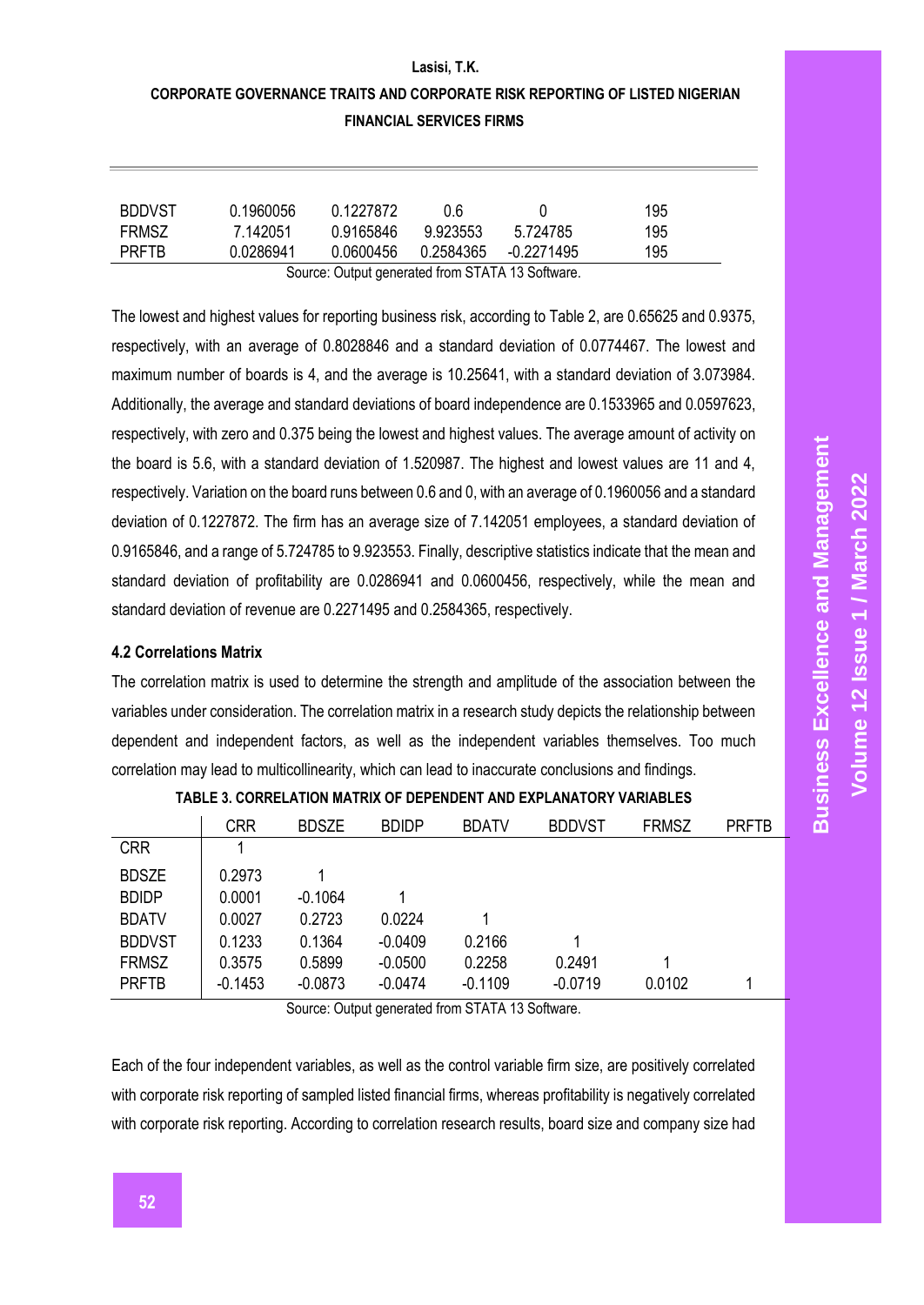#### **CORPORATE GOVERNANCE TRAITS AND CORPORATE RISK REPORTING OF LISTED NIGERIAN FINANCIAL SERVICES FIRMS**

the highest correlation of 0.5899. Until the when the correlation coefficient between independent variables is greater than or equal to 0.8 or 0.9, it should not be deemed detrimental (Judge, Griffiths, Hill, Luthepohl, & Lee, 1985).

#### **4.3 Diagnostic Test**

Multicollinearity was diagnosed to verify that the independent variables did not exhibit any multicollinearity.

#### **4.3.1 Multicollinearity Test**

When fitting a regression model, multicollinearity is a problem (Gujarati & Porter, 2009). Multicollinearity may be determined using a tolerance and variance inflation factor (VIF).

| Variables     | VIF  | Tolerance |
|---------------|------|-----------|
| <b>FRMSZ</b>  | 1.62 | 0.615590  |
| <b>BDSZE</b>  | 1.62 | 0.616434  |
| <b>BDATV</b>  | 1.13 | 0.881994  |
| <b>BDDVST</b> | 1.11 | 0.903593  |
| <b>PRFTB</b>  | 1.03 | 0.970063  |
| <b>BDIDP</b>  | 1.02 | 0.980901  |
| Mean VIF      | 1.6  |           |

#### **TABLE 4: RESULTS OF MULTICOLLINEARITY TEST**

Source: Output generated from STATA 13 Software.

Table 4 indicates that the tolerance value for this study is in the range of 0.615590 to 0.980901, which is higher than the threshold value of 0.10. The greatest VIF score is 1.62, which is less than the 10 threshold value (Gujarati & Porter, 2009). Because all of the VIF values are less than 10, there is no evidence of multicollinearity among the variables in the research. As a result, multicollinearity does not appear to have a significant impact on the independent variables in this investigation, allowing for a standard interpretation of the regression coefficient.

#### **4.4 Multiple Regression Analysis**

The results of multiple regression analysis are presented in table 5.

|                      | TADLE 3. RESULTS OF MULTIPLE REGRESSION ANALTSIS |             |       |
|----------------------|--------------------------------------------------|-------------|-------|
| <b>Model Summary</b> |                                                  |             |       |
| No.of Observation    |                                                  | 195         |       |
| F-statistic          |                                                  | 6.61        |       |
| Prob. > F            |                                                  | 0.0000      |       |
| R-square             |                                                  | 0.1742      |       |
| Adj. R-squared       |                                                  | 0.1478      |       |
| <b>Variables</b>     | <b>Coefficient</b>                               | t-statistic | Sig.  |
| <b>BDSZE</b>         | 0.0036169                                        | 1.70        | 0.091 |

**TABLE 5. RESULTS OF MULTIPLE REGRESSION ANALYSIS**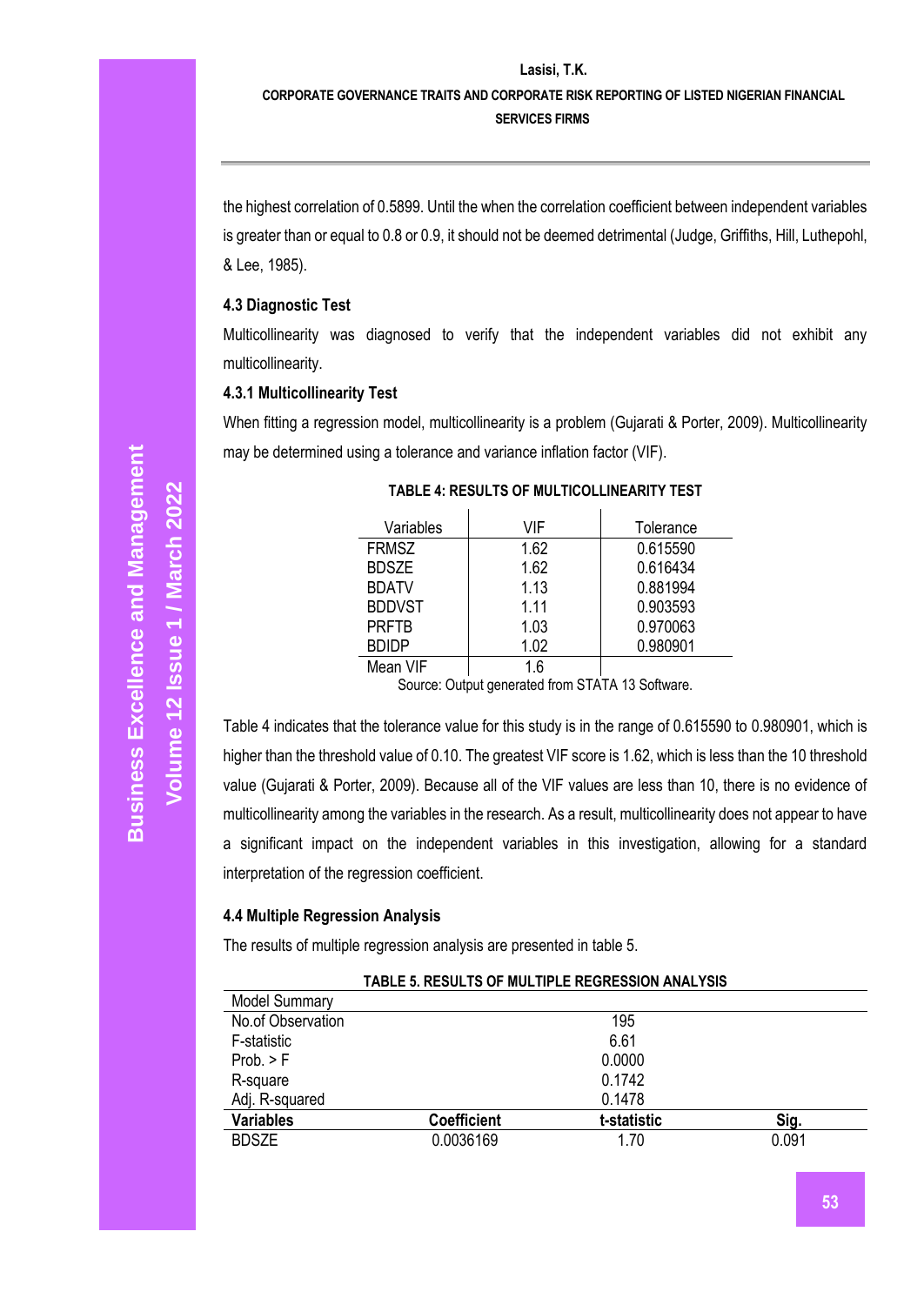| CORPORATE GOVERNANCE TRAITS AND CORPORATE RISK REPORTING OF LISTED NIGERIAN |
|-----------------------------------------------------------------------------|
| <b>FINANCIAL SERVICES FIRMS</b>                                             |

| <b>BDIDP</b>  | 0.0364035                                         | 0.42    | 0.675 |
|---------------|---------------------------------------------------|---------|-------|
| <b>BDATV</b>  | $-0.0066176$                                      | $-1.84$ | 0.067 |
| <b>BDDVST</b> | 0.0313546                                         | 0.71    | 0.477 |
| <b>FRMSZ</b>  | 0.0247283                                         | 3.46    | 0.001 |
| <b>PRFTB</b>  | $-0.1874285$                                      | $-2.16$ | 0.032 |
| (Constant)    | 0.6198842                                         | 13.72   | 0.000 |
|               | Source: Output generated using STATA 13 Software. |         |       |
|               | Note: Level of significance 1%, 5%, 10%           |         |       |

Table 5 summarises the findings of a multiple regression analysis.  $R^2$  is 0.1742, and Adjusted  $R^2$  is 0.1478, based on the findings of the multiple regression analysis shown in Table 5. The model's unobserved variables account for 85.22 percent of the adjusted R2 of 14.78 percent, which represents the variation in corporate risk reporting. As shown in Table 5, the F value is 6.61, whereas the probability value is 0.000. The study's findings indicate that the Goodness Model of Fit exists, since the F-value exceeds 4.000, however the probability is less than 0.050. As a result, the regression model may be used to anticipate the relationship between corporate risk reporting and the examined corporate governance components.

#### **5. DISCUSSIONS**

According to Table 5, board size has 0.0036169 as positive coefficient and 0.091 as the p-value, both of which are less than the 10% significance level. The positive coefficient value suggests a statistically significant positive correlation exists between the number of directors on corporate board of Nigerian publicly traded financial companies and corporate risk reporting. The fact that bigger boards have a greater likelihood of having a diverse range of experience and knowledge promotes transparency. This study reaffirms the agency theory, which asserts that larger boards of directors with increased managerial oversight will improve corporate risk reporting (Saggar & Singh, 2017). This study's findings corroborate those of Seta and Setyaningrum (2017), as well as Saggar and Singh (2017), who discovered that the number of board members had an effect on corporate risk reporting. Meanwhile, the findings of Alshirah et al. (2020) and Kurniawanto et al. (2017), which indicated no statistically significant relationship between corporate governance and business risk reporting, contradict the findings of the research.

The coefficient value for the number of independent directors on the board of directors is 0.0364035, and the significance level is 0.675, which is larger than the 10% significance level. As a result, we find that the presence of independent directors on a board has no discernible influence on the way publicly traded financial firms in Nigeria report their risk. The result may also be justified by the absence of any legislation or rules in Nigeria governing independent directors' corporate risk reporting responsibilities. This research confirms Seta and Setyaningrum's (2017) result showed the association between independent directors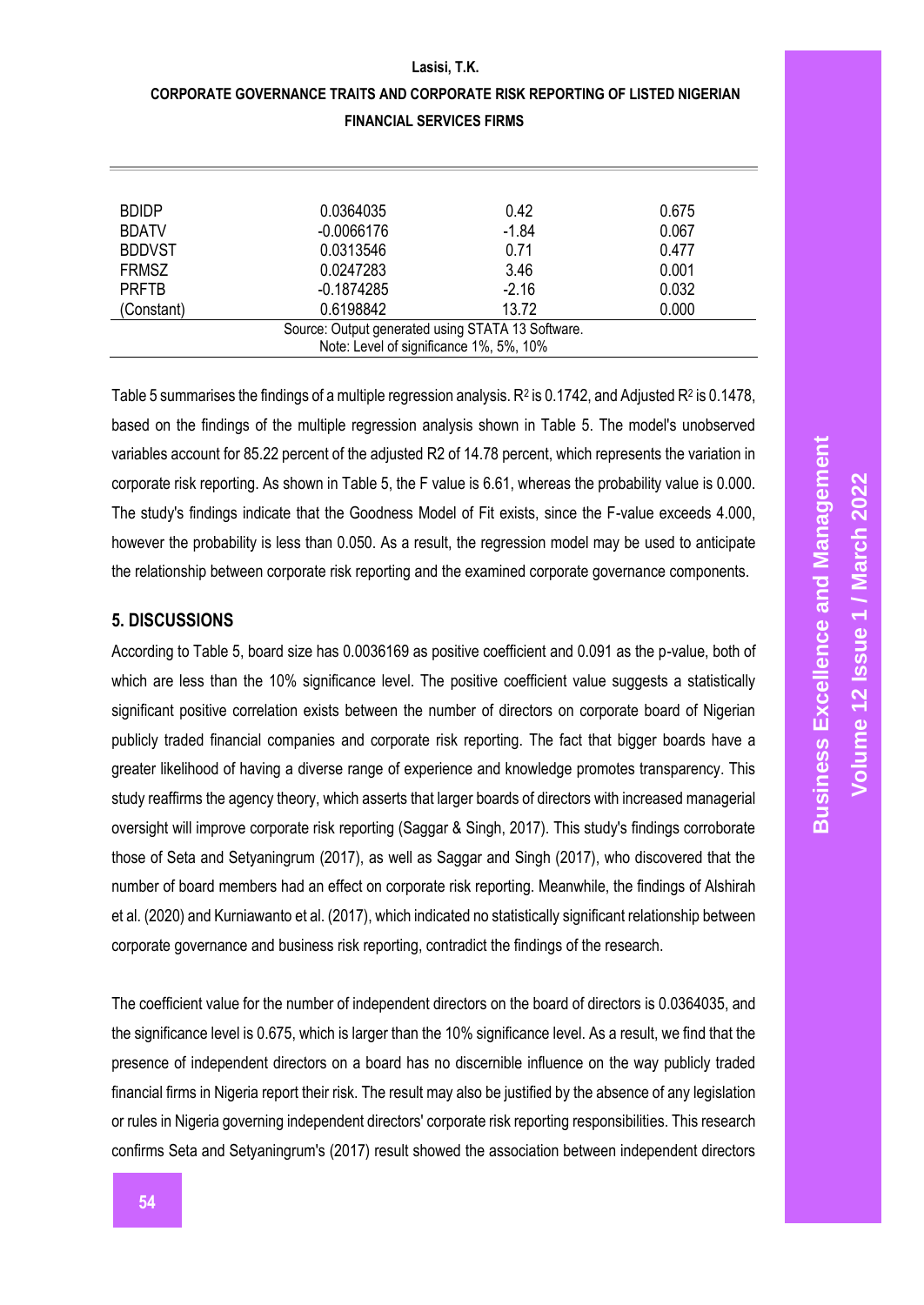#### **CORPORATE GOVERNANCE TRAITS AND CORPORATE RISK REPORTING OF LISTED NIGERIAN FINANCIAL SERVICES FIRMS**

and corporate risk reporting is not statistically significant. The findings, however, contradict those of Kurniawanto et al. (2017), who identified positive link between independent directors and corporate risk reporting.

Table 5 shows that at the 10% level of significance, board activity (board meeting) has 0.0066176 as the negative coefficient and 0.067 as the p-value. Board activity adversely affects business risk reporting in Nigeria's publicly traded financial firms. As this study shows, a significant number of board meetings does not necessarily indicate a board's depth and breadth of activity, but rather that the board is operating in a managerial manner beyond its stated goal (Vafeas, 1999). Numerous academics have advocated for increased meeting frequency, yet it appears that Nigerian publicly traded financial organisations may not include strategic decision-making or corporate risk reporting regulations in their meeting agendas. This conclusion corroborates Garca Sánchez et al.'s (2011) finding of an inverse relationship between the frequency of board meetings and company risk reporting. These finding contrasts those of Nkuutu et al. (2021); Banghj and Plenborg (2008), who showed a positive correlation; and Alshirah et al. (2020), who discovered no correlation between board activity and firm risk reporting level.

Board diversity has a positive coefficient of 0.0313546 and a p-value of 0.477, indicating that it is significantly larger than the 10% threshold of significance. As a consequence, board diversity had no statistically significant influence on the degree of corporate risk reporting by the publicly listed financial businesses in Nigeria that were selected. This might be explained by the lack of female directors on the boards of directors of publicly listed financial businesses in Nigeria. This conclusion is consistent with Seta and Setyaningrum (2017) but contradicts Saggar and Singh (2017), who showed a substantial positive relationship between board gender diversity and corporate risk reporting.

At the 1% level of significance, the findings indicate that company size is statistically significant as a control variable, with a coefficient of 0.0247283 and a p-value of 0.000. This indicates that a company's size has a positive effect on the level of corporate risk reporting by publicly traded financial institutions in Nigeria. This indicates that larger and more complicated companies have greater risks and, as a result, must disclose more information about those risks. Additionally, larger organisations are believed to suffer lower costs associated with data collection, auditing, and dissemination, which pushes them to generate more risk-related data (Muzahhem, 2011). The findings of this study complement other research that studied the influence of company size on corporate risk reporting and identified a high positive link between firm size and of corporate risk reporting (Kurniawanto et al., 2017; Wachira, 2019; Nkuutu et al., 2021).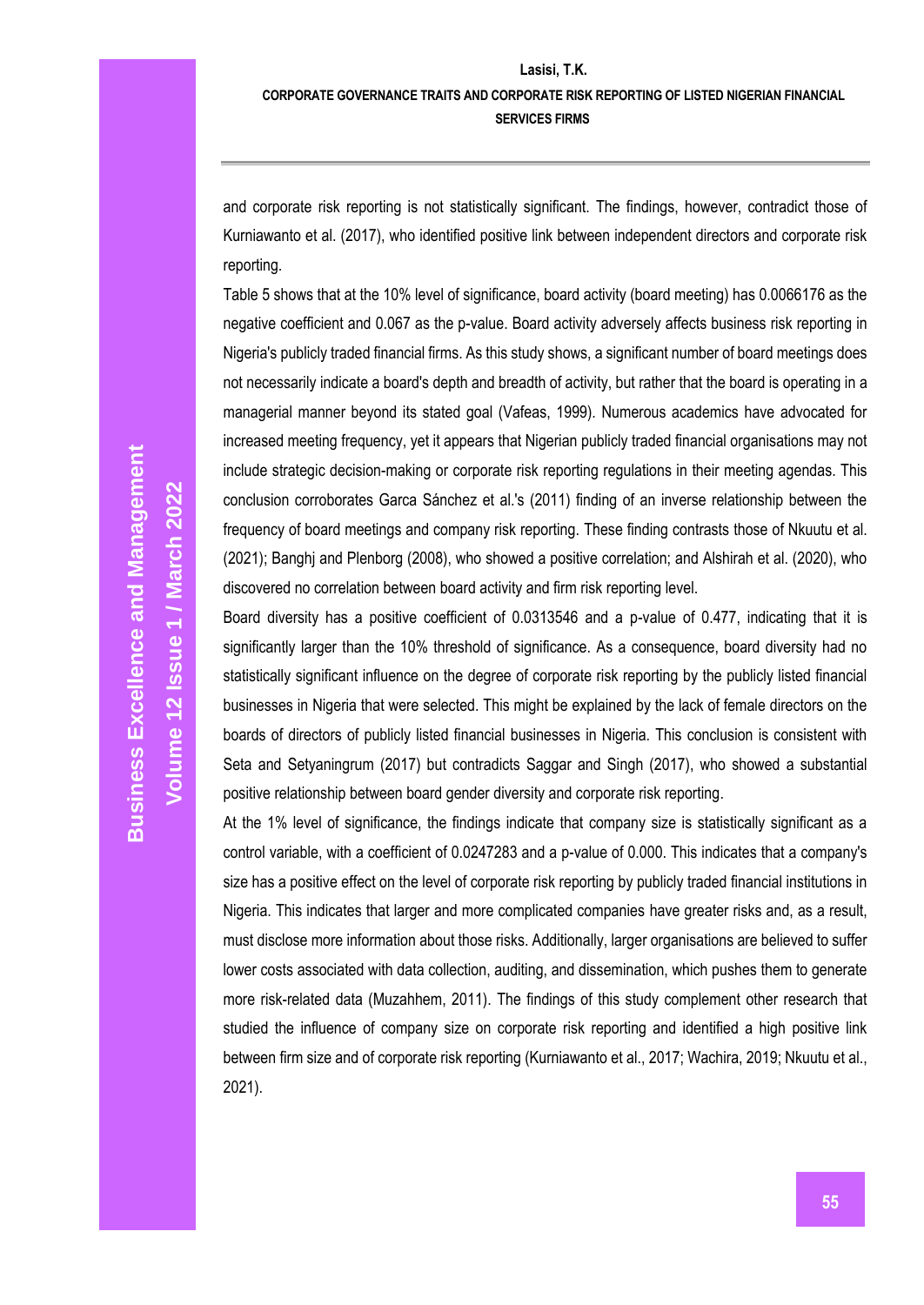## **Lasisi, T.K. CORPORATE GOVERNANCE TRAITS AND CORPORATE RISK REPORTING OF LISTED NIGERIAN FINANCIAL SERVICES FIRMS**

According to research of listed financial firms in Nigeria, profitability is negatively correlated with corporate risk reporting. It may be claimed that less profitable organisations reveal more business risks in order to defend their position and explain why they are less profitable. This finding is consistent with Miihkinen's (2012) finding that profitability and corporate risk reporting have a negative significant connection. Meanwhile, these findings contradict those of Wachira (2019), who established a positive relationship between corporate profitability and risk reporting.

#### **6. CONCLUSIONS**

The goal of this research is to determine the effect of corporate governance features (board size, independence, activity, and diversity) on the manner in which publicly traded Nigerian financial institutions report company risk. That was the case. According to the survey's findings, board size has a beneficial effect on corporate risk reporting. Of a Nigerian publicly traded financial corporation. Large boards of directors often contain a varied range of talents and experience, which promotes openness. Additionally, the data supports the assertion that corporate risk reporting by listed financial businesses in Nigeria is unaffected by board independence. This could be because the lower number of independent directors on the board serves as a constraint on taking decisions that could affect corporate risk reporting, or because independent directors' activities in connection with corporate risk reporting are not specifically regulated or guided in Nigeria. The study also suggests, based on the evidence gathered, that board activity has an adverse influence on corporate risk reporting by Nigeria's publicly traded financial businesses. This may imply that a high number of board meetings is not a reliable sign of the board's depth and breadth, but rather of the board's working in a management manner, surpassing its function (Vafeas, 1999). Additionally, it appears as though the boards of directors of sampled listed financial firms in Nigeria do not include strategic decision-making or even corporate risk reporting policies on their agendas. According to the study's findings, board diversity has no association with the degree to which listed financial companies in Nigeria disclose company risk. This might be due to the low representation of female directors on the boards of directors of publicly listed financial services companies in Nigeria. The study shows that firm size, as a control variable, has a strong positive connection with corporate risk reporting by Nigeria's publicly traded financial firms. This indicates that larger organisations tend to publish more risk-related information, and vice versa. Profitability, as a control variable, has an inverse influence on the corporate risk reporting of Nigerian listed financial companies. This demonstrates that less profitable businesses must reveal a higher level of business risk to justify their lower profitability. In light of the study's findings, it is recommended that Nigerian regulatory authorities develop risk governance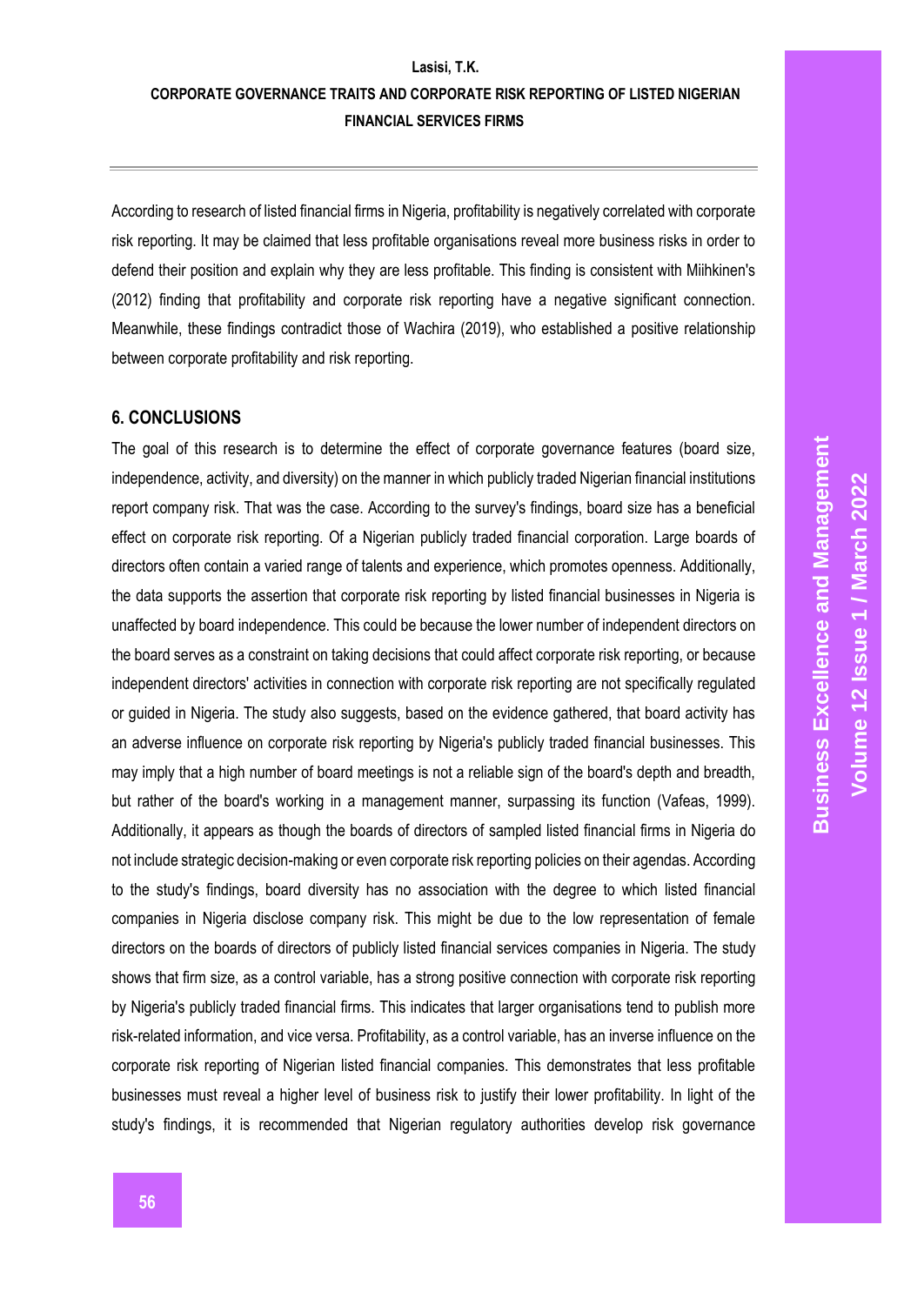# **CORPORATE GOVERNANCE TRAITS AND CORPORATE RISK REPORTING OF LISTED NIGERIAN FINANCIAL**

**SERVICES FIRMS**

legislation and specify the corporate risk reporting responsibilities of independent directors. Additionally, research recommends that the number of female directors on the boards of publicly traded financial companies in Nigeria be expanded to enable them to have a significant impact on decisions that could improve risk reporting transparency. The study also recommends that corporate risk reporting practises should be included on the agenda of board meetings of Nigerian publicly traded financial firms. This research adds to the body of knowledge by providing an in-depth analysis and original conclusions about the influence of corporate governance features on corporate risk reporting by publicly listed financial companies in Nigeria. This analysis is confined to Nigerian publicly listed financial sector. As a consequence, the study's results are not generalizable, which is a flaw. Because the study focused only on publicly listed financial businesses in Nigeria, future research may be broadened to other industries.

#### **REFERENCES**

- Abraham, S., Cox, P. (2007). Analysing the determinants of narrative risk information in UK FTSE 100 annual reports. *British Accounting Review*, *39*, 227-248.
- Allini, A., Rossi, F. M., and Macchioni, R. (2014). Do corporate governance characteristics affect nonfinancial corporate risk reporting in government-owned companies? The Italian experience. *Financial reporting*, 1, 5-31.
- Al-Shammari, B. (2014). An investigation of the impact of corporate governance mechanisms on level of corporate corporate risk reporting: evidence from Kuwait. *International Journal of Business and Social Research, 4*(6): 51-70.
- Alshirah, M. H., Abdul Rahman, A. and Mustapa, I.R. (2020). Board of directors' characteristics and corporate corporate risk reporting: the moderating role of family ownership. *EuroMed Journal of Business, 15*(2): 219-252.
- Alzead, R., and Hussainey, K. (2017). Corporate risk reporting practice in Saudi non-financial listed companies. *Corporate Ownership and Control*, *14*(4-1): 262-275.
- Amran, A., Bin, A.M.R., and Hassan, B.C.H.M. (2009). Risk reporting, an exploratory study on risk management disclosure in Malaysian annual reports. *Managerial Auditing Journal, 24*(1): 39–57.
- Bako, M.M. (2017). Firm attributes and corporate risk reporting of listed deposit money banks in Nigeria. *Asian Journal of Business Management Studies, 8*(2): 71-77.
- Bello, Z.S., Yusuf, I. and Nuhu, A. (2019). Effect of board and corporate characteristics on risk management disclosure of listed insurance companies in Nigeria. *Malaysia Journal of Business and Economics,* 1, 11-26.
- Bianco M, Ciavarella A, and Signoretti R. (2011). Women on boards in Italy. *Quaderni di Finanza*, *70*, 1- 41.
- Cabedo, J., and Tirado, J. (2004). The disclosure of risk in financial statements. *Accounting Forum, 28*(2): 181-200.
- Chen, C., and Jaggi, B. (2000). Association between independent non-executive directors, family control and financial disclosures in Hong Kong. *Journal of Accounting and Public Policy, 19*(4): 285-310.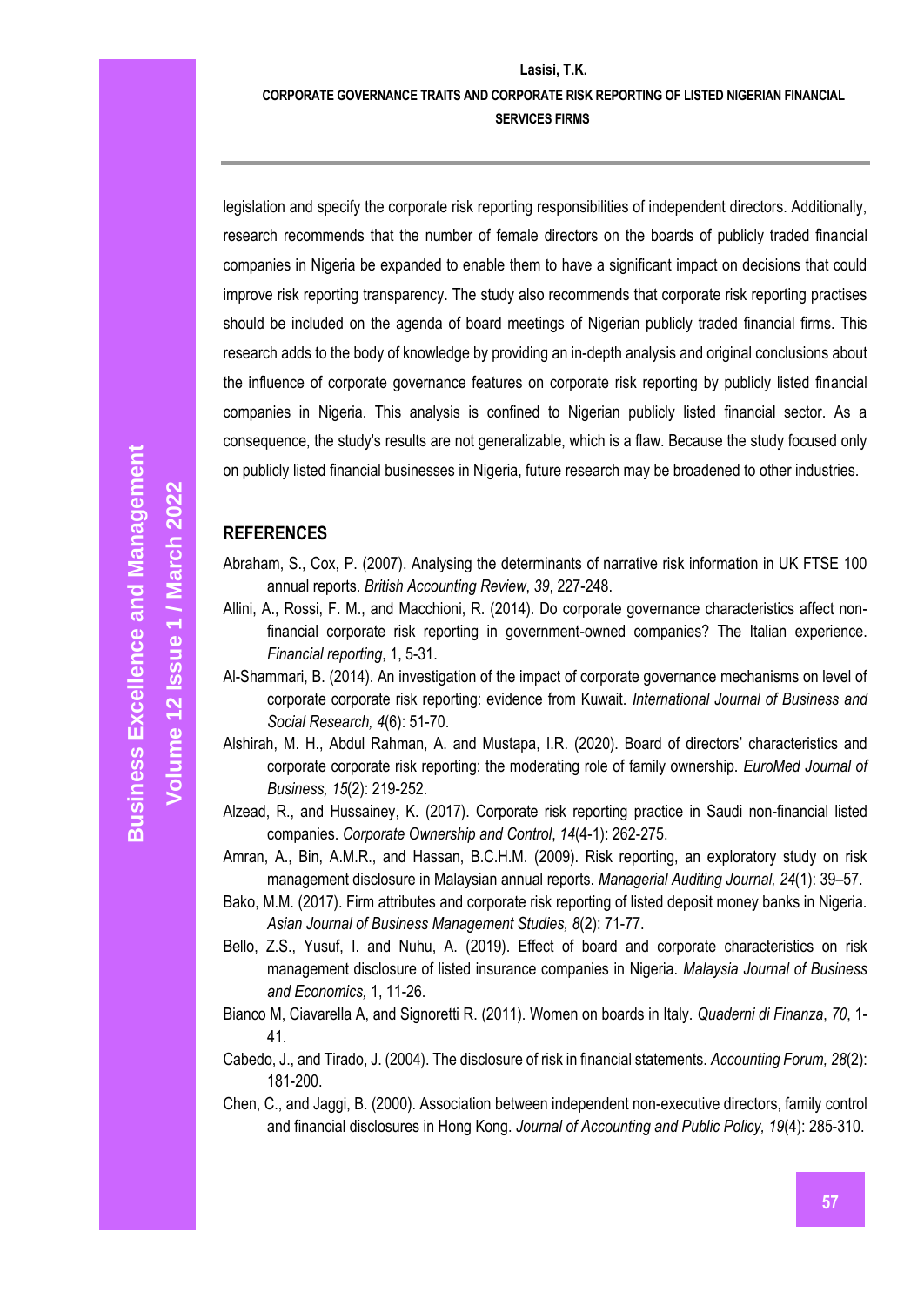### **CORPORATE GOVERNANCE TRAITS AND CORPORATE RISK REPORTING OF LISTED NIGERIAN FINANCIAL SERVICES FIRMS**

- Cheng, E. C. M., and Courtenay, S. M. (2006). Board composition, regulatory regime and voluntary disclosure. *The International Journal of Accounting, 14*(3): 262-289.
- Deumes, R. (2008). Corporate risk reporting. A content analysis of narrative corporate risk reportings in prospectuses. *Journal of Business Communication, 45*(2): 120-157.
- Domínguez, L.R. and Gámez, L.C.N. (2014). Corporate reporting on risks: evidence from Spanish companies. *Revista de Contabilidad*, *17*, 116-129.
- Ellwood, S. and Garcia-Lacalle, J. (2015). The influence of the presence and position of women on the boards of directors: The case of NHS Foundation Trusts. *Journal of Business Ethics, 130*(1): 69- 84.
- Elshandidy, T. and Neri, L. (2015)**.** Corporate governance, corporate risk reporting practices, and market liquidity: comparative evidence from the UK and Italy. *Corporate Governance: An International Review*, 23, 331-356.
- Elzahar, H. and Hussainey, K. (2012). Determinants of narrative corporate risk reportings in UK interim reports. *The Journal of Risk Finance*, *13*, 133-147.
- Garca S., Rodríguez, D., Gallego, A. (2011). Corporate governance and strategic information on the internet: a study of Spanish listed companies. *Journal of Accounting, Auditing and Accountability*, 24, 471-501.
- Gujarati, D. and Porter, D. (2009). Basic Econometric, McGraw-Hill International, New York.
- Healy, P. and Palepu, K. (2001). Information asymmetry, corporate disclosure, and the capital markets: a review of the empirical disclosure literature. *Journal of Accounting and Economics, 31*(1-3): 405- 440.
- Jensen, M. C. and Meckling, W. H. (1976). Theory of the firm: managerial behaviour, agency costs and ownership structure. *Journal of Financial Economics, 3*(4): 305-360.
- Judge, G. C., Griffiths, W. E., Hill, C. R., Luthepohl, H. and Lee, T. (1985). *The Theory and Practice of Econometrics*, 2nd Ed. New York, NY: Wiley.
- Konishi, N., and Mohobbot, A. (2007). Risk reporting of Japanese companies and its association with corporate characteristics. *International Journal of Accounting, Auditing and Performance Evaluation*, *4*(3): 263-285.
- Kurniawanto, H., Suhardjanto, D., Bandi, and Agustiningsih, S. W. (2017). Corporate governance and corporate corporate risk reporting: empirical evidence of non-financial companies listed in Indonesia Stock Exchange. *Review of Integrative Business and Economics Research (RIBER)*.
- Linsley, P., and Shrives, P. (2000). Risk management and reporting risk in the UK. *Journal of Risk*, *3*, 115–129.
- Lopes, P.T. and Rodrigues, L.L. (2007). Accounting for financial instruments: an analysis of the determinants of disclosure in the Portuguese stock exchange. *The International Journal of Accounting*, 42, 25-56.
- Miihkinen, A. (2012). What drives quality of firm corporate risk reporting? The impact of a national disclosure standard and reporting incentives under IFRS. *The International Journal of Accounting*, *47*(4): 437–468.
- Moumen, N., Othman, H. B., and Hussainey, K., 2015. The value relevance of corporate risk reporting in annual reports: Evidence from MENA emerging markets. *Research in International Business and Finance*, *34*, 177-204.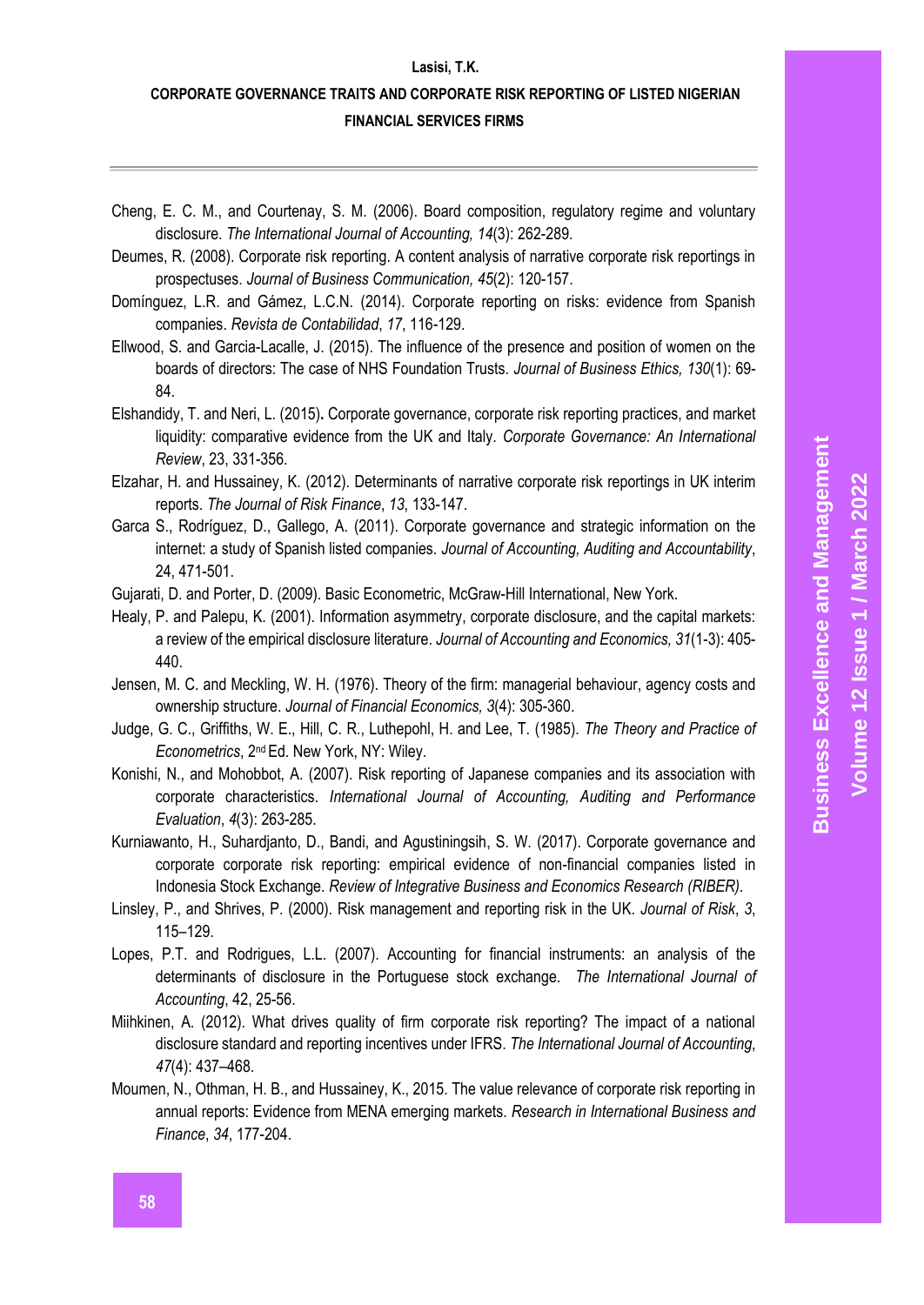# **CORPORATE GOVERNANCE TRAITS AND CORPORATE RISK REPORTING OF LISTED NIGERIAN FINANCIAL**

#### **SERVICES FIRMS**

- Muzahhem, A. (2011). An empirical analysis on the practice and determinants of corporate risk reporting in an emerging capital market: the case of United Arab Emirates, (Doctoral thesis, University of Portsmouth, United Kingdom).
- Nkuutu, G., Ntayi, J.M., Nkote, I.N., Munene, J. and Kaberuka, W. (2021). Board governance quality and corporate risk reporting compliance among financial institutions in Uganda. *Journal of Asian Business and Economic Studies, 28*(1): 64-81.
- Ntim, G., Sarah, L. and Thomas, A. (2013). Corporate governance and risk reporting in South Africa: A study of corporate corporate risk reporting in the pre and post 2007-2008. Global financial crisis periods. *International Review of Financial Analysis,* 30, 363-383.
- Onoja, A. & Agada, G. (2015). Voluntary corporate risk reporting in corporate annual reports: An empirical review. *Research Journal of Finance and Accounting, 6*(17): 1-8.
- Saggar, R., and Singh, B. (2017). Corporate governance and risk reporting: Indian evidence. *Managerial Auditing Journal*, *32*(4/5), 378-405.
- Salem, I.H., Ayadi, S.D. and Hussainey, K. (2019). Corporate governance and corporate risk reporting quality: Tunisian evidence. *Journal of Accounting in Emerging Economies, 9*(4), 567-602.
- Schrand, C., and Elliot, J. (1998). Risk and financial reporting: a summary of the discussion at the 1997 AAA/FASB conference. *Acc. Horizons, 12*(3), 271–282.
- Seta, A.T. and Setyaningrum, D. (2017). Corporate Governance and Corporate risk reporting: Indonesian Evidence. *Advances in Economics, Business and Management Research, 55*, 37-41.
- Shrives, P. J., and Linsley, P. M. (2003). Communicating risk management in annual reports. *International Account*, *20*, 28–31.
- Vafeas, N. (1999). Board meeting frequency and firm performance: an empirical analysis. *Journal of Financial Economics, 53*, 113-42.
- Wachira, M. (2019). Corporate governance and corporate risk reportings: An empirical study of listed companies in Kenya. *African Journal of Business Management, 13*(17): 572-578.

### **APPENDIX**

### **1a. Corporate risk reporting checklists**

| Risk category     | <b>Risk factors</b>                                                                                                                                                                                                                        |
|-------------------|--------------------------------------------------------------------------------------------------------------------------------------------------------------------------------------------------------------------------------------------|
| Operations risk   | satisfaction, Product<br>development,<br>Customer<br>efficiency and performance Sourcing<br><b>Stock</b><br>obsolescence and shrinkage Failure of products<br>services, Environmental Health<br>safety<br>and<br>and<br>Brand name erosion |
| Strategic risk    | Environmental scan, industry, business portfolio,<br>competitors, Pricing, valuation, planning, life cycle,<br>performance measurement, regulatory, Political and<br>sovereign                                                             |
| Empowerment risk  | Leadership and<br>Outsourcing,<br>management,<br>readiness,<br>performance incentives, Change<br>communications                                                                                                                            |
| risk<br>Integrity | Management and employee fraud,<br>Illegal<br>acts,<br>Reputation, Integrity                                                                                                                                                                |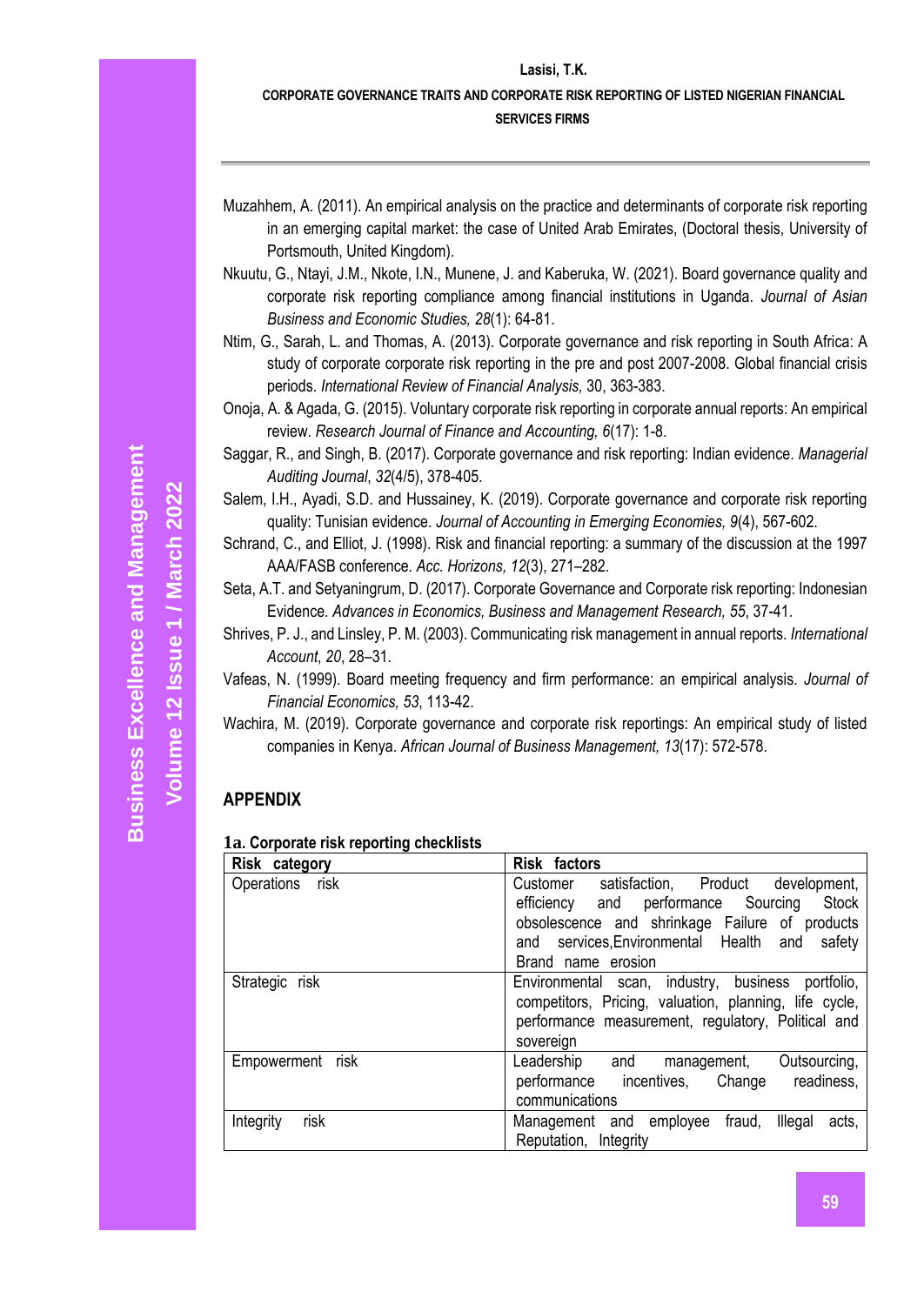### **CORPORATE GOVERNANCE TRAITS AND CORPORATE RISK REPORTING OF LISTED NIGERIAN FINANCIAL SERVICES FIRMS**

| processing & technology   Access, Availability, Infrastructure<br>Information<br>risk |
|---------------------------------------------------------------------------------------|
|---------------------------------------------------------------------------------------|

Source: Linsley and Shrives (2000).

#### **Descriptive statistics test**

tabstat crr bdsze bdidp bdatv bddvst frmsz prftb, statistics( mean max min sd )

|  |  |  | stats crr bdsze bdidp bdatv bddvst frmsz prftb                   |  |
|--|--|--|------------------------------------------------------------------|--|
|  |  |  | 0286941. 1960056 7.142051 .1533965 . 8028846 10.25641 .1533965   |  |
|  |  |  | 11 .9375 .2584365 11 .375 11 .6 9.923553 .2584365                |  |
|  |  |  | min   .65625  4  0  4  0  5.724785 -.2271495                     |  |
|  |  |  | 660456. 065846. 1227872. 1897623 1.520987. 0774467 3.073984. jsd |  |
|  |  |  |                                                                  |  |

**Correlation test**<br>correlate crr bdsze bdidp bdaty bddyst frmsz prftb  $(obs=195)$ 

|         | crr            | bdsze  | bdidp                                | ---------------------- | bdaty bddyst frmsz |        | prftb  |
|---------|----------------|--------|--------------------------------------|------------------------|--------------------|--------|--------|
| crr     | 1,0000         |        |                                      |                        |                    |        |        |
| bdsze l | 0.2973         | 1.0000 |                                      |                        |                    |        |        |
| bdidp   | 0.0001 -0.1064 |        | 1.0000                               |                        |                    |        |        |
| bdaty   | 0.0027         | 0.2723 | 0.0224                               | 1.0000                 |                    |        |        |
| bddyst  | 0.1233         |        | $0.1364 - 0.0409$                    | 0.2166                 | 1.0000             |        |        |
| frmsz   | 0.3575         |        | $0.5899 - 0.0500$                    | 0.2258                 | 0.2491             | 1.0000 |        |
| prftb   |                |        | $-0.1453 - 0.0873 - 0.0474 - 0.1109$ |                        | -0.0719            | 0.0102 | 1.0000 |

# **Multicollinearity test**

| Variable                                            | VIF                                          | 1/VIF                                                                |
|-----------------------------------------------------|----------------------------------------------|----------------------------------------------------------------------|
| frmsz<br>bdsze<br>bdaty<br>bddvst<br>prftb<br>bdidp | 1.62<br>1.62<br>1.13<br>1.11<br>1.03<br>1.02 | 0.615590<br>0.616434<br>0.881994<br>0.903593<br>0.970063<br>0.980901 |
| Mean VIF                                            | 1.26                                         |                                                                      |

#### **Regression results**

**Business Excellence and Management Business Excellence and Management** Volume 12 Issue 1 / March 2022 **Volume 12 Issue 1 / March 2022**